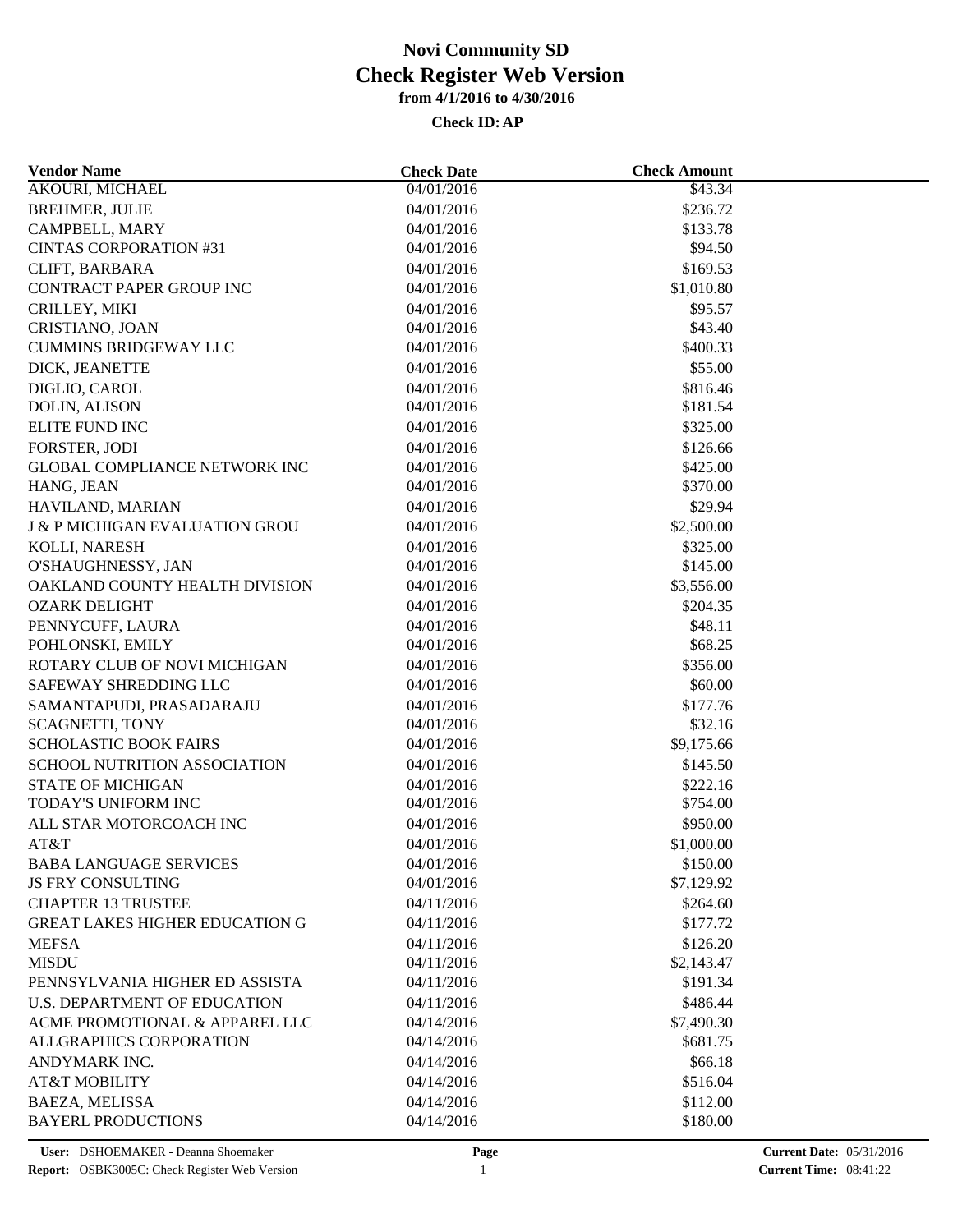| <b>Vendor Name</b>               | <b>Check Date</b>        | <b>Check Amount</b> |  |
|----------------------------------|--------------------------|---------------------|--|
| <b>BEGUM, SHANJIDA</b>           | 04/14/2016               | \$55.00             |  |
| BEYER, TODD                      | 04/14/2016               | \$416.00            |  |
| <b>BURNSIDE, HEATHER</b>         | 04/14/2016               | \$129.47            |  |
| <b>CANTON HIGH SCHOOL</b>        | 04/14/2016               | \$60.00             |  |
| <b>CDW GOVERNMENT INC</b>        | 04/14/2016               | \$232.00            |  |
| CHAPUT, CAROL                    | 04/14/2016               | \$57.66             |  |
| CIANCIO, WANDA                   | 04/14/2016               | \$413.83            |  |
| CIOLLI, LISA                     | 04/14/2016               | \$315.00            |  |
| CITY OF NOVI WATER & SEWER DEP   | 04/14/2016               | \$12,286.75         |  |
| <b>CONTRACT PAPER GROUP INC</b>  | 04/14/2016               | \$1,010.80          |  |
| CRISTIANO, JOAN                  | 04/14/2016               | \$55.00             |  |
| <b>DECA IMAGES</b>               | 04/14/2016               | \$575.00            |  |
| DELO, JASON AVERY                | 04/14/2016               | \$31.60             |  |
| DIRECT ENERGY BUSINESS INC       | 04/14/2016               | \$57,709.18         |  |
| <b>DTE ENERGY</b>                | 04/14/2016               | \$231.28            |  |
| DTE ENERGY                       | 04/14/2016               | \$10,937.02         |  |
| <b>EMBROID ME</b>                | 04/14/2016               | \$298.50            |  |
| <b>ENVIRO-CLEAN SERVICES INC</b> | 04/14/2016               | \$5,447.49          |  |
| EVANS, DONNA                     | 04/14/2016               | \$55.00             |  |
| <b>EVER KOLD REFRIGERATION</b>   | 04/14/2016               | \$1,045.00          |  |
| <b>EXELON CORPORATION</b>        | 04/14/2016               | \$46,716.11         |  |
| <b>FEDEX</b>                     | 04/14/2016               | \$55.04             |  |
| FOUNDATIONS OF CREATIVE VISION   | 04/14/2016               | \$2,633.40          |  |
| GAVOOR, NANCY C.                 | 04/14/2016               | \$1,000.00          |  |
| <b>GRAINGER</b>                  | 04/14/2016               | \$28.00             |  |
| <b>GRAND BLANC HIGH SCHOOL</b>   | 04/14/2016               | \$30.00             |  |
| HARRIS, RACHEL                   | 04/14/2016               | \$252.56            |  |
| HAYNES-HANKERSON, PATRICIA       | 04/14/2016               | \$578.53            |  |
| HEUR, NICOLE                     | 04/14/2016               | \$55.98             |  |
| HOKETT, CHARLES                  | 04/14/2016               | \$80.00             |  |
| HULVERSON, ELLEN                 | 04/14/2016               | \$195.56            |  |
| <b>JONES, BARB</b>               | 04/14/2016               | \$55.00             |  |
| KATHERINE'S CATERING & SPECIAL   | 04/14/2016               | \$1,182.50          |  |
| KAZALEH, CHARLES M.              | 04/14/2016               | \$465.00            |  |
| KENNEDY, MARIE                   | 04/14/2016               | \$87.75             |  |
| KONA ICE MICHIGAN                | 04/14/2016               | \$125.00            |  |
| KOTANI, YUKINARI                 | 04/14/2016               | \$26.50             |  |
| KOZLOWSKI, KIMBERLY              | 04/14/2016               | \$52.10             |  |
| KWASNY, KEITH                    |                          | \$450.00            |  |
| LANDMARK TOURS & TRAVEL INC      | 04/14/2016<br>04/14/2016 | \$722.00            |  |
| LAUER, KELLI                     | 04/14/2016               | \$233.35            |  |
| LIM-ARENA, DEBORAH               |                          |                     |  |
|                                  | 04/14/2016               | \$2,696.10          |  |
| LISOWSKY, ROXANN                 | 04/14/2016               | \$61.41             |  |
| LOLLO, JESSE                     | 04/14/2016               | \$10.47             |  |
| LUMINOUS LIFE YOGA LLC           | 04/14/2016               | \$27.00             |  |
| <b>MARQUIS THEATRE</b>           | 04/14/2016               | \$150.00            |  |
| MARRA, KELLY                     | 04/14/2016               | \$8.64              |  |
| MASON, DONALD J.                 | 04/14/2016               | \$1,170.00          |  |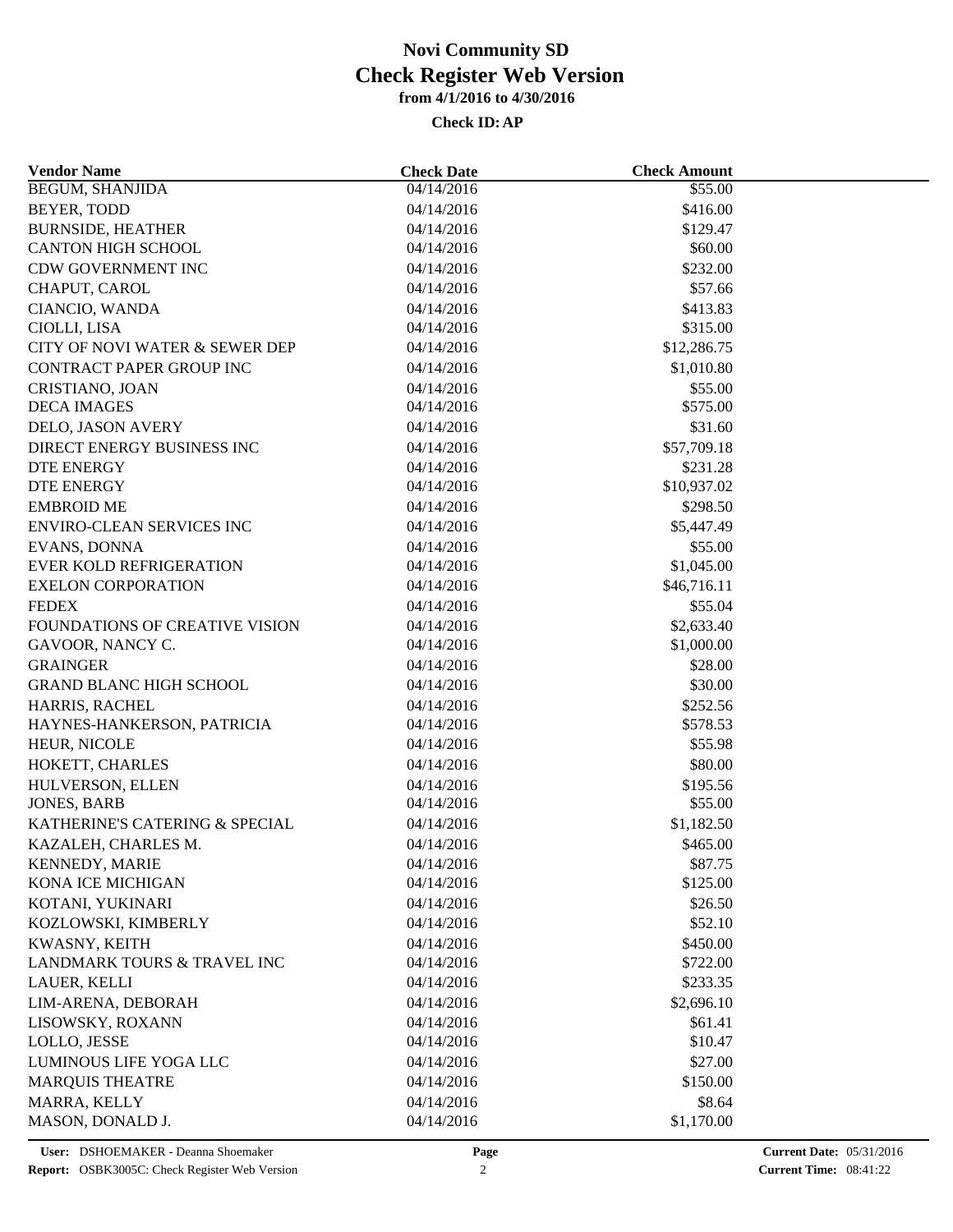| <b>Vendor Name</b>                                 | <b>Check Date</b> | <b>Check Amount</b> |  |
|----------------------------------------------------|-------------------|---------------------|--|
| <b>MATHESON TRI-GAS INC</b>                        | 04/14/2016        | \$568.55            |  |
| MCMASTER-CARR SUPPLY COMPANY                       | 04/14/2016        | \$447.60            |  |
| MENDOZA, KAREN                                     | 04/14/2016        | \$325.00            |  |
| MICHIGAN SCHOOL VOCAL MUSIC AS                     | 04/14/2016        | \$480.00            |  |
| MOISEEFF, AUDREY                                   | 04/14/2016        | \$105.07            |  |
| NORRIS, KIMBERLY R.                                | 04/14/2016        | \$660.00            |  |
| NORTHEY, LISA                                      | 04/14/2016        | \$400.00            |  |
| NOVI HIGH SCHOOL ATHLETIC BOOS                     | 04/14/2016        | \$300.00            |  |
| NUTTY SCIENTISTS OF SOUTHEAST                      | 04/14/2016        | \$700.00            |  |
| PETTY CASH-NICOLE CARTER OR MI                     | 04/14/2016        | \$620.31            |  |
| PRINTNOLOGY INC                                    | 04/14/2016        | \$455.93            |  |
| <b>RELIABLE DELIVERY</b>                           | 04/14/2016        | \$1,950.50          |  |
| <b>RICOH USA INC</b>                               | 04/14/2016        | \$19,748.46         |  |
| SAFEWAY SHREDDING LLC                              | 04/14/2016        | \$60.00             |  |
| SANKOVIC, MICHELLE                                 | 04/14/2016        | \$146.00            |  |
| SCHEER MAGIC PRODUCTION INC                        | 04/14/2016        | \$1,250.00          |  |
| <b>SCHOFF, WILLIAM</b>                             | 04/14/2016        | \$84.02             |  |
| <b>SCHOLASTIC BOOK FAIRS</b>                       | 04/14/2016        | \$3,793.23          |  |
| <b>SCOBIE, ERIC</b>                                | 04/14/2016        | \$44.29             |  |
| <b>SERVICE SPORTS</b>                              | 04/14/2016        | \$1,230.00          |  |
| SMITH, JASON                                       | 04/14/2016        | \$131.38            |  |
| SNAVELY, MEAGAN                                    | 04/14/2016        | \$370.00            |  |
| STALEY, DONALD ALBERT                              | 04/14/2016        | \$96.00             |  |
| STARR, PAMELA                                      | 04/14/2016        | \$97.97             |  |
| STOTLER, DIANA                                     | 04/14/2016        | \$329.98            |  |
| STRICKER, CHRISTINE                                | 04/14/2016        | \$30.00             |  |
|                                                    | 04/14/2016        | \$220.00            |  |
| TAYLOR, MELODY MARIE<br>THE BEST DEALS FOR YOU LLC | 04/14/2016        | \$1,140.00          |  |
|                                                    |                   |                     |  |
| THE HUNTINGTON NATIONAL BANK                       | 04/14/2016        | \$575.00            |  |
| TOFILSKI, WILLIAM RAYMOND                          | 04/14/2016        | \$4,080.00          |  |
| TW SHIRTS                                          | 04/14/2016        | \$330.00            |  |
| VANDEVENNE, JENNA                                  | 04/14/2016        | \$1,419.00          |  |
| VEX ROBOTICS INC.                                  | 04/14/2016        | \$98.48             |  |
| WAANANEN, NIKKI                                    | 04/14/2016        | \$35.26             |  |
| <b>WAGEWORKS INC</b>                               | 04/14/2016        | \$943.48            |  |
| WENNER, CHRISTINE                                  | 04/14/2016        | \$159.59            |  |
| YUCHUCK, KERRI                                     | 04/14/2016        | \$76.56             |  |
| ARMSTRONG, CHRISTINA                               | 04/14/2016        | \$32.99             |  |
| GASSEL, JAY                                        | 04/14/2016        | \$216.54            |  |
| HUANG, CHRIS                                       | 04/14/2016        | \$513.86            |  |
| MCCARTHY & SMITH INC                               | 04/14/2016        | \$701,542.46        |  |
| MOORE, JANELLE                                     | 04/14/2016        | \$178.56            |  |
| WEST, BRIAN                                        | 04/14/2016        | \$750.14            |  |
| <b>ABC MANAGEMENT</b>                              | 04/15/2016        | \$734.00            |  |
| ARENAS, JOSE                                       | 04/15/2016        | \$175.00            |  |
| <b>BEAUDOIN, SHARON</b>                            | 04/15/2016        | \$100.00            |  |
| <b>BHATTACHARJEE, SUDIP</b>                        | 04/15/2016        | \$175.00            |  |
| CHACKO, GEORGE                                     | 04/15/2016        | \$175.00            |  |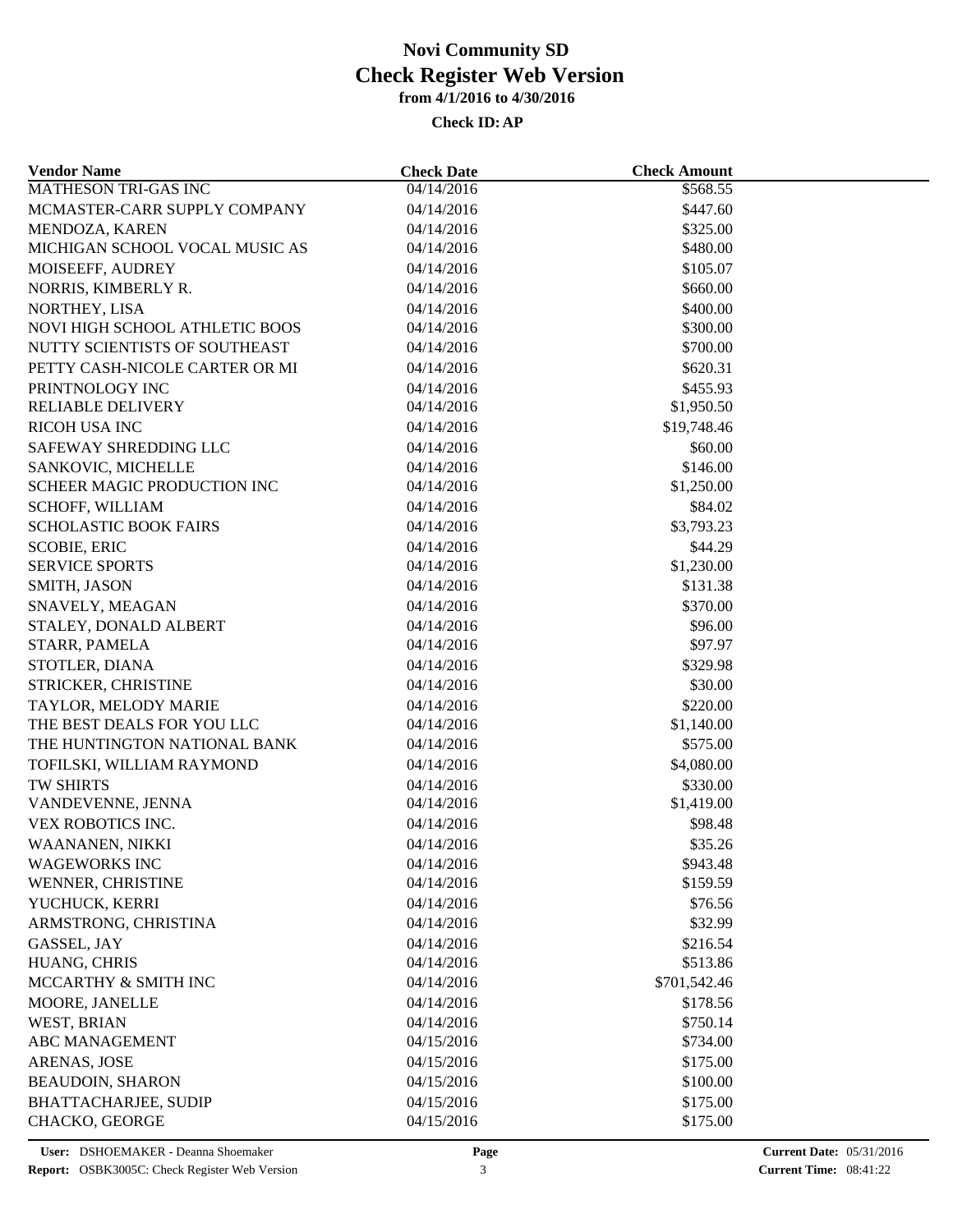| <b>Vendor Name</b>                | <b>Check Date</b> | <b>Check Amount</b> |  |
|-----------------------------------|-------------------|---------------------|--|
| <b>CHARTWELLS DINING SERVICES</b> | 04/15/2016        | \$227,789.37        |  |
| CHESTER, EVEANNA                  | 04/15/2016        | \$55.00             |  |
| CHOI, HYUN                        | 04/15/2016        | \$175.00            |  |
| CHOMA, SUSAN                      | 04/15/2016        | \$175.00            |  |
| DAMON, ERIN                       | 04/15/2016        | \$44.00             |  |
| DESHPANDE, ARCHANA                | 04/15/2016        | \$175.00            |  |
| EDUARDO DEOLIVEIRA                | 04/15/2016        | \$500.00            |  |
| FORESITE DESIGN INC               | 04/15/2016        | \$968.42            |  |
| FORKEY, LYNNE                     | 04/15/2016        | \$175.00            |  |
| <b>GAMM, SHARON</b>               | 04/15/2016        | \$175.00            |  |
| <b>GHANNAM, CINDY</b>             | 04/15/2016        | \$175.00            |  |
| <b>GUENTHER, MARK</b>             | 04/15/2016        | \$175.00            |  |
| <b>GUSTAFSON, NICOLE</b>          | 04/15/2016        | \$124.32            |  |
| HANDLOSER, KAREN                  | 04/15/2016        | \$175.00            |  |
| KATINAS, KAREN                    | 04/15/2016        | \$30.00             |  |
| KATO, MIHO                        | 04/15/2016        | \$175.00            |  |
| KILIKEVICIUS, DIANE               | 04/15/2016        | \$175.00            |  |
| LEE, KWANGNOH                     | 04/15/2016        | \$175.00            |  |
| LINGENFELTER, JULIE               | 04/15/2016        | \$175.00            |  |
| MACK, STEPHANIE                   | 04/15/2016        | \$175.00            |  |
| MARTINEZ, MIGUEL AGUIRRE          | 04/15/2016        | \$175.00            |  |
| MICHIGAN.COM                      | 04/15/2016        | \$432.30            |  |
| MIESOWICZ, JAMES                  | 04/15/2016        | \$175.00            |  |
| NADJARIAN, SONA                   | 04/15/2016        | \$175.00            |  |
| NAGRA, MANPREET                   | 04/15/2016        | \$100.00            |  |
| NU WAVE AQUARIUMS LTD             | 04/15/2016        | \$82.99             |  |
| PITCHER, MARK                     | 04/15/2016        | \$175.00            |  |
| PLANTE & MORAN CRESA LLC          | 04/15/2016        | \$17,293.88         |  |
| POINSETT, CRAIG                   | 04/15/2016        | \$175.00            |  |
| POPYK, AMY                        | 04/15/2016        | \$175.00            |  |
| PUTTI, DAVID                      | 04/15/2016        | \$30.00             |  |
| SANKOVIC, MICHELLE                | 04/15/2016        | \$55.00             |  |
| SARLING, DAVID                    | 04/15/2016        | \$175.00            |  |
| <b>SBSI SOFTWARE INC</b>          | 04/15/2016        | \$1,046.60          |  |
| SHETH, DEVANG                     | 04/15/2016        | \$175.00            |  |
| STRUCTURE TEC CORPORATION         | 04/15/2016        | \$4,690.36          |  |
| <b>SUMMERS, ROBERT</b>            | 04/15/2016        | \$175.00            |  |
| SURE RIDE TRANSPORATION LLC       | 04/15/2016        | \$10,865.00         |  |
| TRANSOU, LAURIE                   | 04/15/2016        | \$175.00            |  |
| TWOMEY, JOHN                      | 04/15/2016        | \$175.00            |  |
| VALENTINE, CYNTHIA                | 04/15/2016        | \$196.56            |  |
|                                   |                   |                     |  |
| VAVILALA, ANANTH                  | 04/15/2016        | \$175.00            |  |
| VILLACORTA, CHRISTINA             | 04/15/2016        | \$55.00             |  |
| WUJCZYK, KATHERINE                | 04/15/2016        | \$175.00            |  |
| YOU, DONGWAN                      | 04/15/2016        | \$175.00            |  |
| A PARTS WAREHOUSE                 | 04/21/2016        | \$164.55            |  |
| <b>ABLE TESTING CO</b>            | 04/21/2016        | \$195.00            |  |
| ACME PROMOTIONAL & APPAREL LLC    | 04/21/2016        | \$138.00            |  |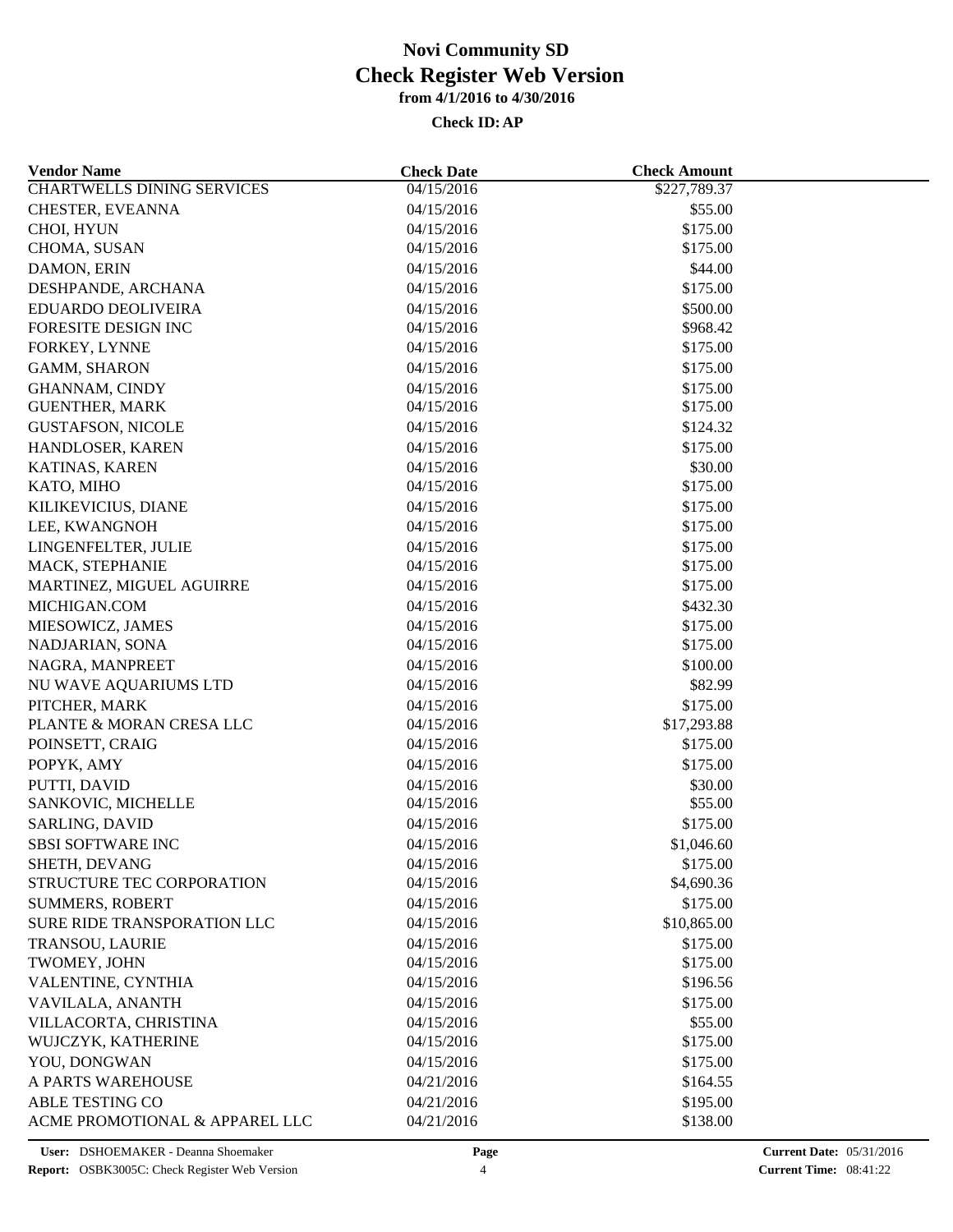| <b>Vendor Name</b>               | <b>Check Date</b> | <b>Check Amount</b> |  |
|----------------------------------|-------------------|---------------------|--|
| ALLEGRA MARKETING PRINT MAIL -   | 04/21/2016        | \$226.85            |  |
| AMERICAN HEART ASSOCIATION       | 04/21/2016        | \$1,981.90          |  |
| AT&T                             | 04/21/2016        | \$697.56            |  |
| AVENTRIC TECHNOLOGIES LLC        | 04/21/2016        | \$83.00             |  |
| <b>BARRICK, SUE</b>              | 04/21/2016        | \$41.62             |  |
| BELLE TIRE DISTRIBUTORS          | 04/21/2016        | \$2,780.75          |  |
| <b>BLOOM, JANET</b>              | 04/21/2016        | \$151.54            |  |
| BRYANT, TRACEY                   | 04/21/2016        | \$283.00            |  |
| CHAPIN-DUBE, MEGAN               | 04/21/2016        | \$125.00            |  |
| <b>CINTAS CORPORATION #31</b>    | 04/21/2016        | \$283.50            |  |
| <b>CONSUMERS ENERGY</b>          | 04/21/2016        | \$14,470.51         |  |
| COSMAN, DAVID                    | 04/21/2016        | \$219.95            |  |
| <b>CUMMINS BRIDGEWAY LLC</b>     | 04/21/2016        | \$980.27            |  |
| <b>CURTISS, LYNETTE</b>          | 04/21/2016        | \$12.68             |  |
| <b>DECA IMAGES</b>               | 04/21/2016        | \$85.00             |  |
| <b>DOLIN, ALISON</b>             | 04/21/2016        | \$67.90             |  |
| EARLY LEARNING FOUNDATION        | 04/21/2016        | \$8,500.00          |  |
| EBEL, SHEILA                     | 04/21/2016        | \$96.36             |  |
| <b>ENVIRO-CLEAN SERVICES INC</b> | 04/21/2016        | \$3,539.40          |  |
| <b>EVANS, MICHELLE</b>           | 04/21/2016        | \$110.55            |  |
| FAWAZ, CARLA                     | 04/21/2016        | \$58.80             |  |
| <b>FEDEX</b>                     |                   |                     |  |
|                                  | 04/21/2016        | \$21.77             |  |
| HICKEY LEADERSHIP GROUP          | 04/21/2016        | \$112.50            |  |
| HUANG, CHRIS                     | 04/21/2016        | \$100.25            |  |
| <b>INTERIOR ENVIRONMENTS LLC</b> | 04/21/2016        | \$4,816.60          |  |
| KAMMANADIMINTI, KALYANI          | 04/21/2016        | \$65.92             |  |
| KENNEDY, MARIE                   | 04/21/2016        | \$906.75            |  |
| L IMAGES                         | 04/21/2016        | \$2,870.42          |  |
| LEISURE UNLIMITED LLC            | 04/21/2016        | \$450.50            |  |
| <b>M-2 AUTO PARTS INC</b>        | 04/21/2016        | \$91.76             |  |
| MOORE, JANELLE                   | 04/21/2016        | \$204.03            |  |
| NOVI HIGH SCHOOL BAND BOOSTERS   | 04/21/2016        | \$12.36             |  |
| <b>OAKLAND SCHOOLS</b>           | 04/21/2016        | \$41,852.33         |  |
| PENNYCUFF, LAURA                 | 04/21/2016        | \$45.98             |  |
| PHILLIPS, KARA                   | 04/21/2016        | \$87.51             |  |
| POHLONSKI, EMILY                 | 04/21/2016        | \$4,215.80          |  |
| <b>RATA2EE INC</b>               | 04/21/2016        | \$2,448.00          |  |
| RUGG, ILONA                      | 04/21/2016        | \$58.77             |  |
| SAFEWAY SHREDDING LLC            | 04/21/2016        | \$100.00            |  |
| SEHI COMPUTER PRODUCTS           | 04/21/2016        | \$385.88            |  |
| THRUN LAW FIRM P.C.              | 04/21/2016        | \$9,769.76          |  |
| TMP ARCHITECTURE INC             | 04/21/2016        | \$43,942.09         |  |
| UNITY SCHOOL BUS PARTS INC       | 04/21/2016        | \$566.18            |  |
| <b>VESCO OIL CORPORATION</b>     | 04/21/2016        | \$240.00            |  |
| WEI, SAINAN                      | 04/21/2016        | \$6,000.00          |  |
| WW WILLIAMS MIDWEST INC          | 04/21/2016        | \$245.29            |  |
| <b>ABC MANAGEMENT</b>            | 04/22/2016        | \$295.00            |  |
| <b>BARANIK, KRISTY</b>           | 04/22/2016        | \$135.54            |  |
|                                  |                   |                     |  |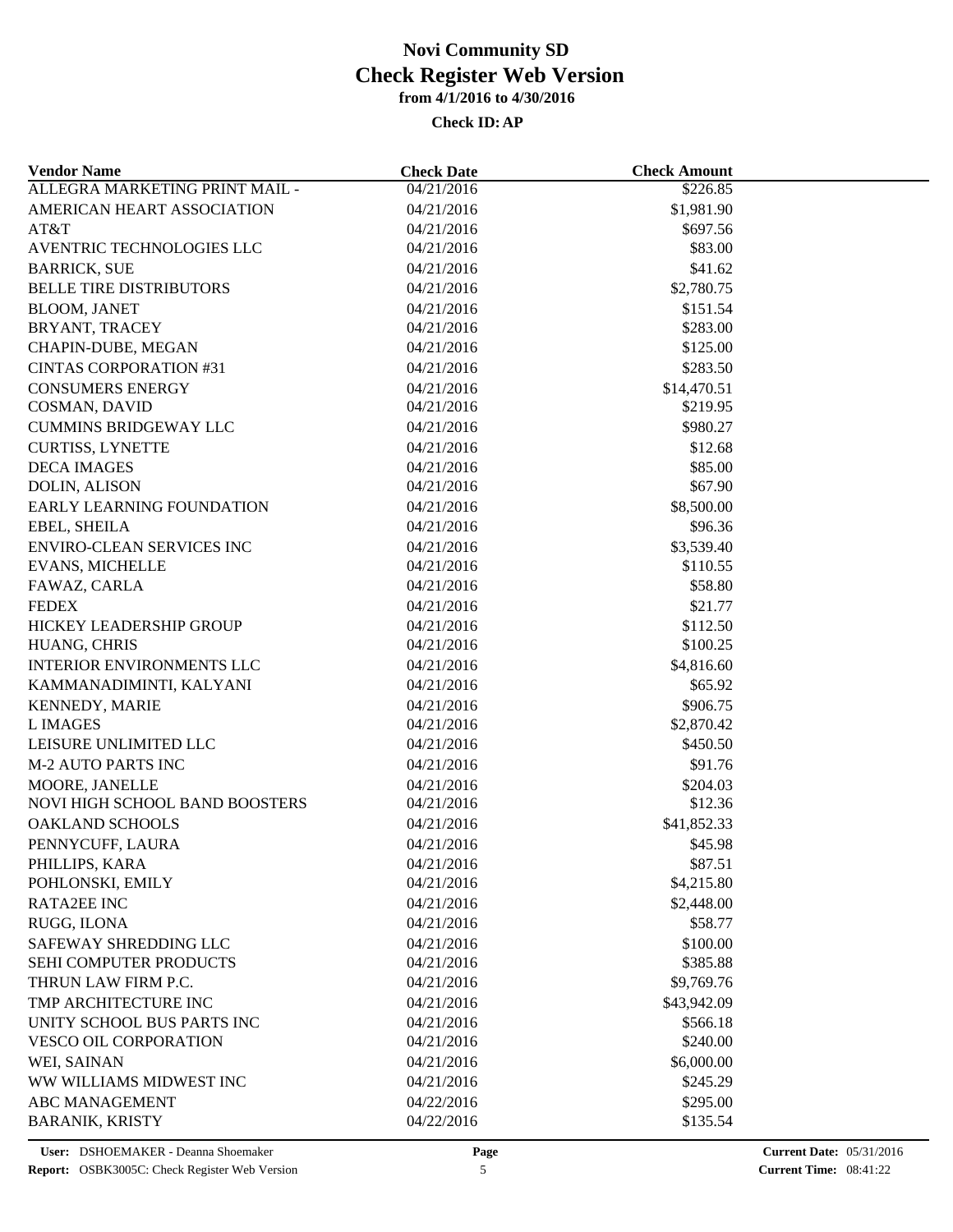| <b>EVER KOLD REFRIGERATION</b><br>04/22/2016<br>\$1,295.00             |  |
|------------------------------------------------------------------------|--|
| \$981.72<br><b>GRANT, JANET OR TODD</b><br>04/22/2016                  |  |
| HAVILAND, MARIAN<br>04/22/2016<br>\$55.00                              |  |
| INTERIM HOME HEALTHCARE OF OAK<br>\$800.00<br>04/22/2016               |  |
| JACKSON TRUCK SERVICE INC<br>\$464.40<br>04/22/2016                    |  |
| \$55.00<br>KASIK, TERRI<br>04/22/2016                                  |  |
| LORENZ, KATRINA<br>04/22/2016<br>\$255.96                              |  |
| MATHESON TRI-GAS INC<br>\$84.17<br>04/22/2016                          |  |
| \$863,144.05<br>MCCARTHY & SMITH INC<br>04/22/2016                     |  |
| NEW HORIZONS REHABILITATION SE<br>\$1,089.00<br>04/22/2016             |  |
| <b>OLAS TRANSLATIONS</b><br>04/22/2016<br>\$317.07                     |  |
| ORR, HEYDIE<br>04/22/2016<br>\$110.70                                  |  |
| PAQUETTE, AMY<br>04/22/2016<br>\$55.00                                 |  |
| RAMAKRISHNAN, RATISH<br>04/22/2016<br>\$261.40                         |  |
| SAMBORSKI, CYNTHIA<br>04/22/2016<br>\$55.00                            |  |
| \$6,720.00<br>SURE RIDE TRANSPORATION LLC<br>04/22/2016                |  |
| \$96.44<br>WARREN, LACINDA<br>04/22/2016                               |  |
| <b>CHAPTER 13 TRUSTEE</b><br>\$264.60<br>04/25/2016                    |  |
| <b>GREAT LAKES HIGHER EDUCATION G</b><br>04/25/2016<br>\$162.54        |  |
| <b>MISDU</b><br>04/25/2016<br>\$2,143.47                               |  |
| PENNSYLVANIA HIGHER ED ASSISTA<br>04/25/2016<br>\$110.54               |  |
| <b>U.S. DEPARTMENT OF EDUCATION</b><br>\$460.25<br>04/25/2016          |  |
| 04/28/2016<br>\$101.01                                                 |  |
| ABEL, MARCI<br>ABSOPURE WATER COMPANY DEPT #8<br>\$56.25<br>04/28/2016 |  |
| \$180.38                                                               |  |
| ADER, KATHLEEN<br>04/28/2016                                           |  |
| ADN ADMINISTRATORS INC<br>04/28/2016<br>\$3,848.20                     |  |
| ANDYMARK INC.<br>04/28/2016<br>\$180.82                                |  |
| <b>BOCO ENTERPRISES INC</b><br>04/28/2016<br>\$22,411.74               |  |
| CARNIVAL BOUNCE RENTALS<br>04/28/2016<br>\$200.00                      |  |
| <b>CINTAS CORPORATION #31</b><br>04/28/2016<br>\$94.50                 |  |
| CROMWELL, NICOLE<br>04/28/2016<br>\$11.44                              |  |
| <b>CUMMINS BRIDGEWAY LLC</b><br>04/28/2016<br>\$124.46                 |  |
| EDWARDS, MOLLY<br>04/28/2016<br>\$108.20                               |  |
| ENDRESS, ELISA<br>\$62.61<br>04/28/2016                                |  |
| EXECUTIVE ENERGY SERVICES LLC<br>\$400.00<br>04/28/2016                |  |
| <b>GEORGE, SHIRLEY</b><br>04/28/2016<br>\$41.88                        |  |
| <b>GOPHER</b><br>04/28/2016<br>\$245.12                                |  |
| HARTKE, AMANDA<br>04/28/2016<br>\$53.56                                |  |
| HOLLAND BUS COMPANY<br>04/28/2016<br>\$417.79                          |  |
| HULVERSON, ELLEN<br>04/28/2016<br>\$183.60                             |  |
| I.D. CONCEPTS LLC<br>04/28/2016<br>\$1,178.45                          |  |
| INDUSTRIAL ARTS SUPPLY CO (IAS<br>\$321.11<br>04/28/2016               |  |
| INTEGRATED DESIGN SOLUTIONS LL<br>04/28/2016<br>\$31,302.00            |  |
| <b>INTERCULTURAL TRAINING ASSOCIA</b><br>04/28/2016<br>\$457.15        |  |
| <b>JOCZ, ANN-MARIE</b><br>\$109.93<br>04/28/2016                       |  |
| JOHNSON, BRANDON<br>04/28/2016<br>\$200.00                             |  |
| KEMMERER, HEATHER<br>04/28/2016<br>\$500.00                            |  |
| LAUER, KELLI<br>\$10.60<br>04/28/2016                                  |  |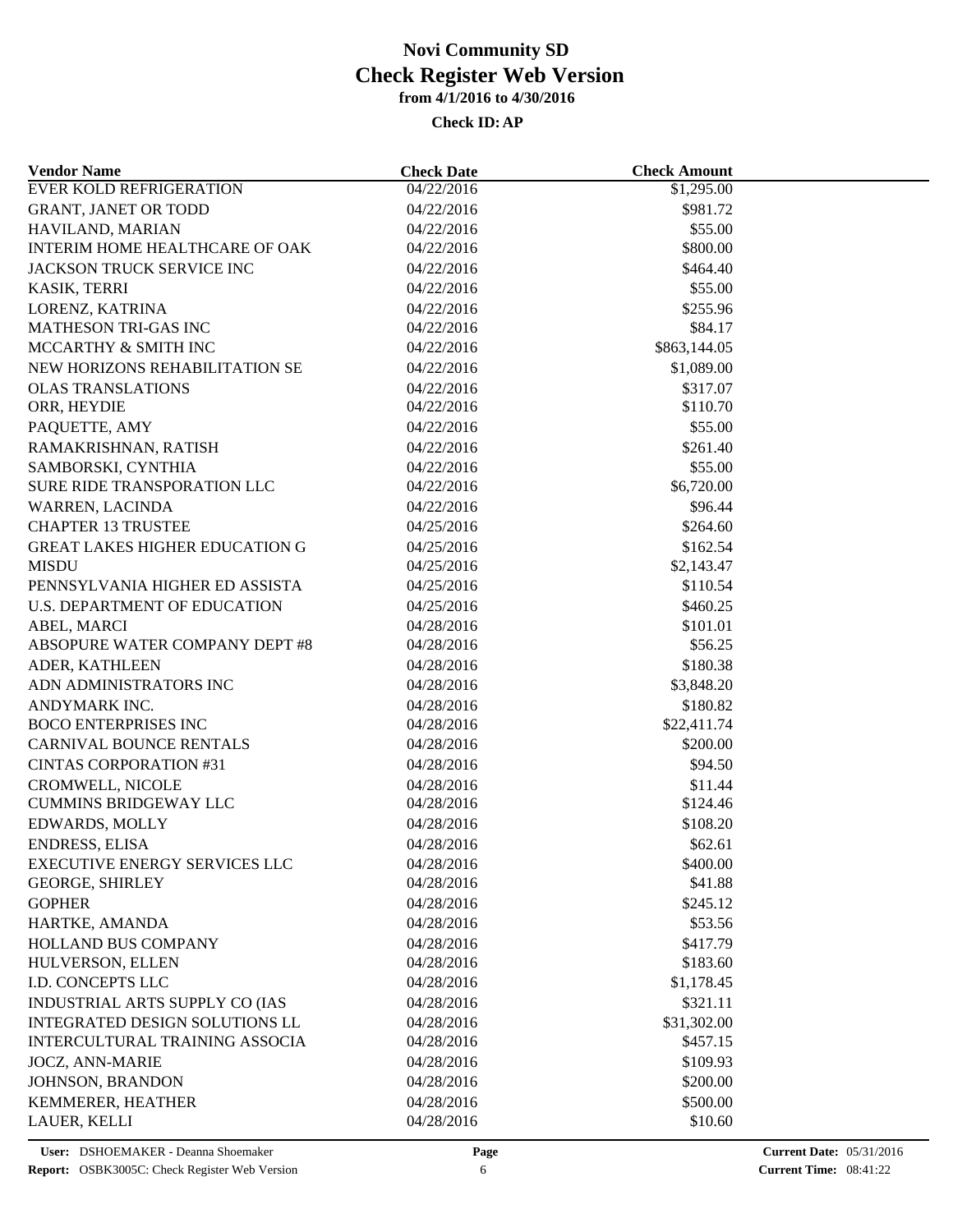| <b>Vendor Name</b>             | <b>Check Date</b>   | <b>Check Amount</b>   |                |
|--------------------------------|---------------------|-----------------------|----------------|
| LIFE INSURANCE COMPANY OF NORT | $\sqrt{04/28/2016}$ | \$22,644.54           |                |
| LITCHFIELD, PENNY              | 04/28/2016          | \$287.42              |                |
| <b>LONE STAR PERCUSSION</b>    | 04/28/2016          | \$7,600.00            |                |
| MCCARTHY & SMITH INC           | 04/28/2016          | \$757,023.10          |                |
| MCMASTER-CARR SUPPLY COMPANY   | 04/28/2016          | \$559.45              |                |
| MESSA (MICHIGAN EDUCATION SPEC | 04/28/2016          | \$569,981.61          |                |
| MICHIGAN MATHEMATICS LEAGUE    | 04/28/2016          | \$90.00               |                |
| MICHIGAN STATE UNIVERSITY      | 04/28/2016          | \$1,110.00            |                |
| MICHIGAN.COM                   | 04/28/2016          | \$943.20              |                |
| NATURAL STONE DISTRIBUTORS     | 04/28/2016          | \$944.00              |                |
| NICK AT NIGHT DJ SERVICE       | 04/28/2016          | \$1,599.00            |                |
| NORTHVILLE HIGH SCHOOL         | 04/28/2016          | \$132.65              |                |
| <b>OAKLAND SCHOOLS</b>         | 04/28/2016          | \$41,939.17           |                |
| ORR, HEYDIE                    | 04/28/2016          | \$53.54               |                |
| PANTALONE, BREDA               | 04/28/2016          | \$602.06              |                |
| PRILLWITZ, NICOLE              | 04/28/2016          | \$28.82               |                |
| PRINTNOLOGY INC                | 04/28/2016          | \$95.00               |                |
| RAMAKRISHNAN, RATISH           | 04/28/2016          | \$49.77               |                |
| <b>READ A LATTE CAFE</b>       | 04/28/2016          | \$49.50               |                |
| <b>SAXTON, ROBERT</b>          | 04/28/2016          | \$65.37               |                |
| <b>SENIOR ALL NIGHT PARTY</b>  | 04/28/2016          | \$1,200.00            |                |
| ST. MATTHEW LUTHERAN SCHOOL    | 04/28/2016          | \$686.00              |                |
| ST. PATRICK CATHOLIC PARISH    | 04/28/2016          | \$1,086.00            |                |
| ST. WILLIAM PARISH             | 04/28/2016          | \$979.79              |                |
| TRAINOR, LISA                  | 04/28/2016          | \$900.00              |                |
| <b>VSC INC</b>                 | 04/28/2016          | \$2,271.00            |                |
| WANG, AUSTIN                   | 04/28/2016          | \$100.00              |                |
| WASSON, JILL                   | 04/28/2016          | \$205.91              |                |
| WORDEN, AKIKO K.               | 04/28/2016          | \$21.67               |                |
| SMITH, AMY                     | 04/28/2016          | \$300.00              |                |
|                                |                     | <b>Issued:</b>        | \$757,803.55   |
|                                |                     | Cancelled:            | \$2,964,543.88 |
| <b>AP Checks Processed:</b>    | 318                 | <b>AP Bank Total:</b> | \$3,722,347.43 |
| <b>Total Checks Processed:</b> | 318                 | <b>Grand Total:</b>   | \$3,722,347.43 |